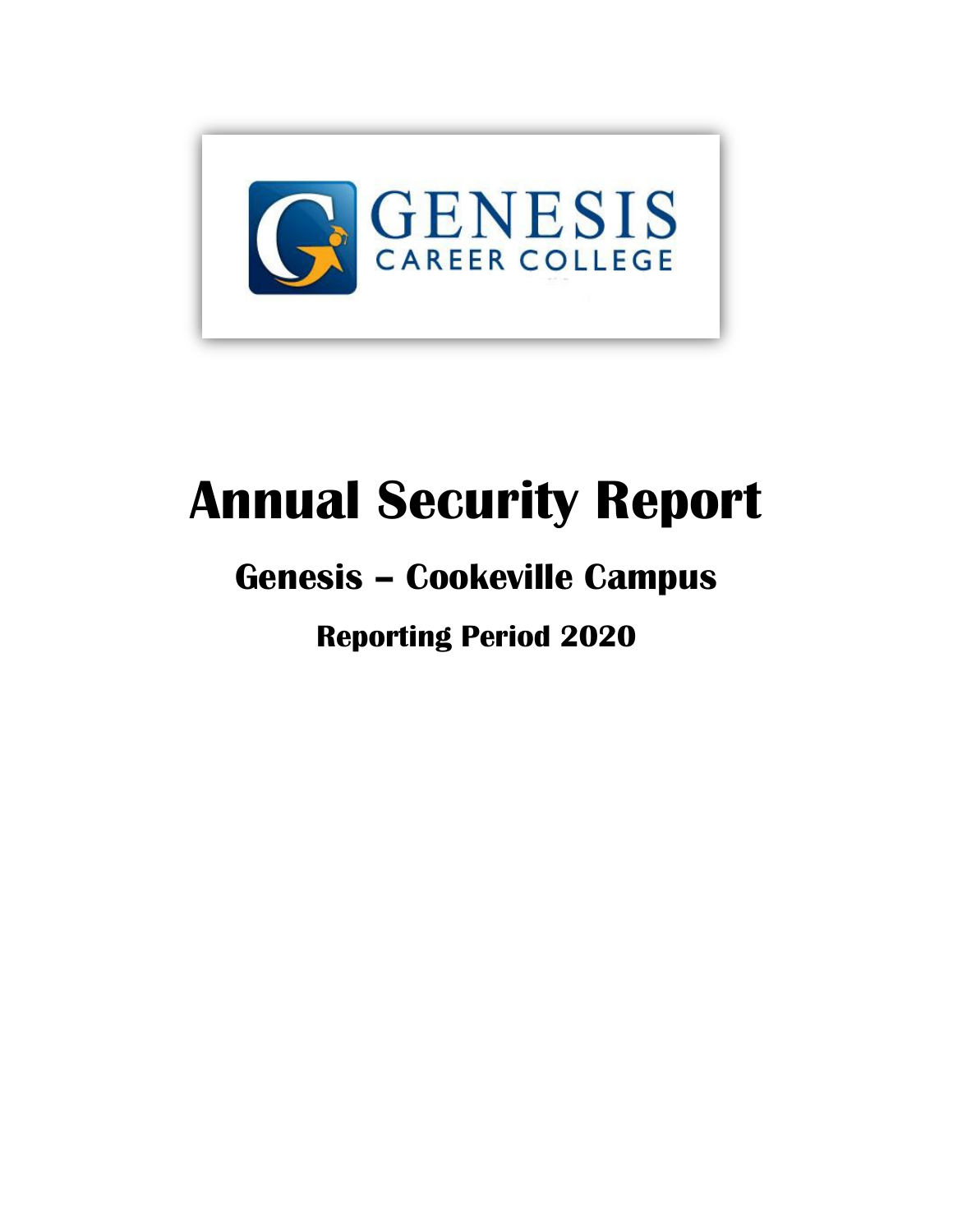| <b>Table of Contents</b>                            |    |
|-----------------------------------------------------|----|
| Introduction                                        |    |
| <b>Security and Safety Procedures</b>               |    |
| Prevention of Sexual Harassment and Sexual Offenses |    |
| Violence against Women                              |    |
| Drug and Alcohol Policy                             |    |
| <b>Emergency Procedures and Timely Warnings</b>     |    |
| <b>Fire Safety Procedures</b>                       | 10 |
| <b>Annual Crime Statistics</b>                      |    |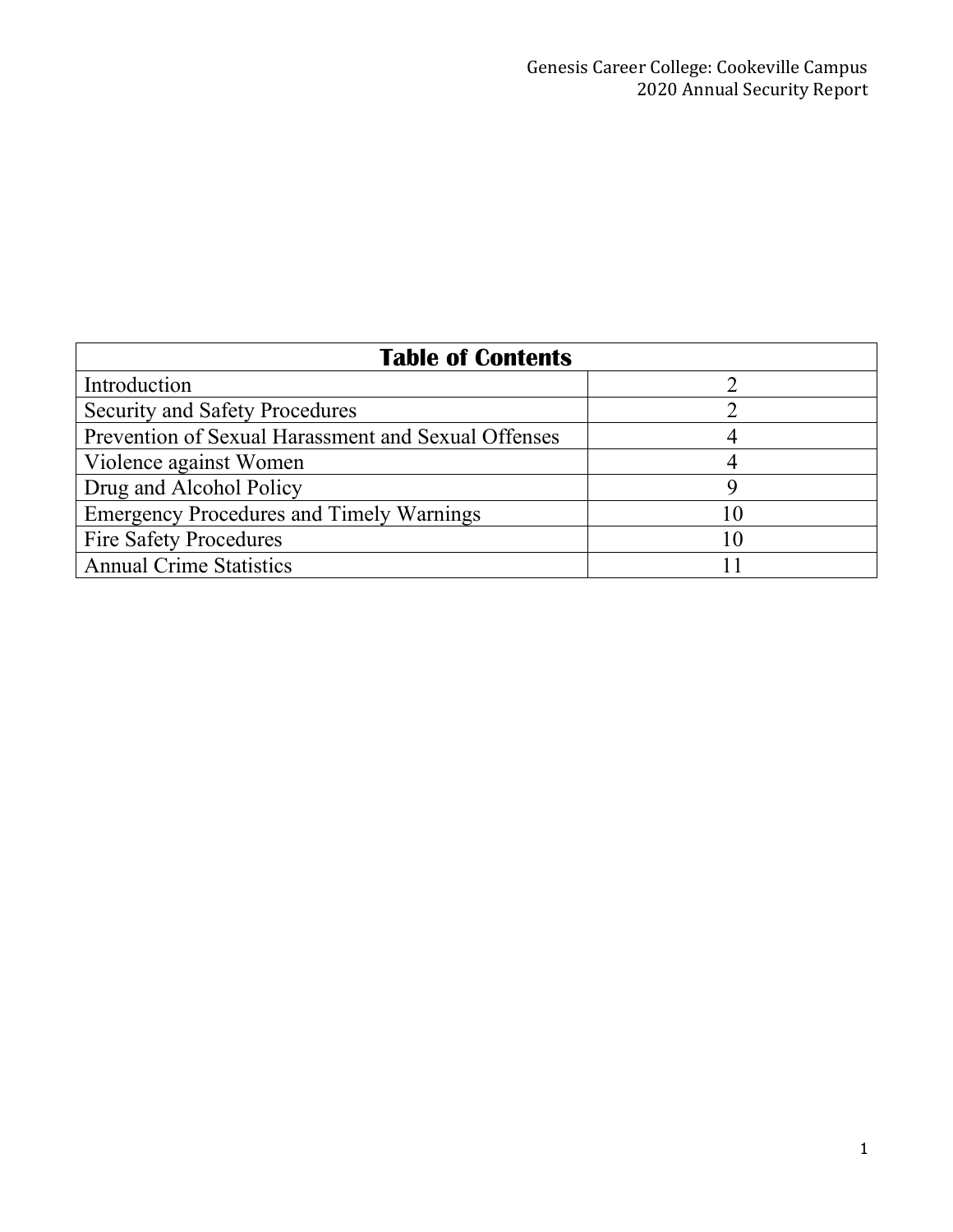#### **INTRODUCTION**

Genesis Career Group, Inc. takes pride in providing a safe place for its students to learn and its employees to work. This document has been prepared to accomplish the following:

- **1. INCREASE AWARENESS OF THE SECURITY ONCAMPUS**
- **2. REPORT STATISTICS OF INCIDENTS OCCURRED DURING THE LAST YEAR OF OPERATION**
- **3. EXPLAIN CURRENT POLICIES, PROCEDURES, AND PROGRAMS AVAILABLE TO**
	- **PROVIDE A SAFE LEARNING ENVIRONMENT**

The security of our campus is accomplished through the coordination of staff, faculty and students. The development of procedures, enforcement of regulations, and implementation of practices are important components of the joint effort providing a reasonable level of security for everyone on campus.

Campus administration is responsible for the implementation of security procedures and regulations on campus. Staff, faculty and students are individually responsible for adhering to security procedures and following the guidelines contained herein. All employees, students and visitors are responsible for complying with federal, state, and location regulations and laws related to matters of security while on campus or conducting institutional business off campus.

This information is disseminated to employees and students during the orientation process. Updates are made as needed and followed by notices describing the change to active students and employees. Updates are typically made electronically via email; however hard copies of the changes made are available on campus.

This Annual Security Report is published in compliance with the Jeanne Clery Disclosure of Campus Security Policy and Campus Crime Statistics Act (Clery Act) and the Violence Against Women Reauthorization Act of 2013 (VAWA). The information contained within this report is gathered by collecting information regarding incidents via internal log and local police department filings of incidents occurred within the last reporting year.

The Compliance Department is responsible for compilation and filing of this report with the support of campus personnel. Data is reported by October 1 of each year. No campus is exempt from reporting.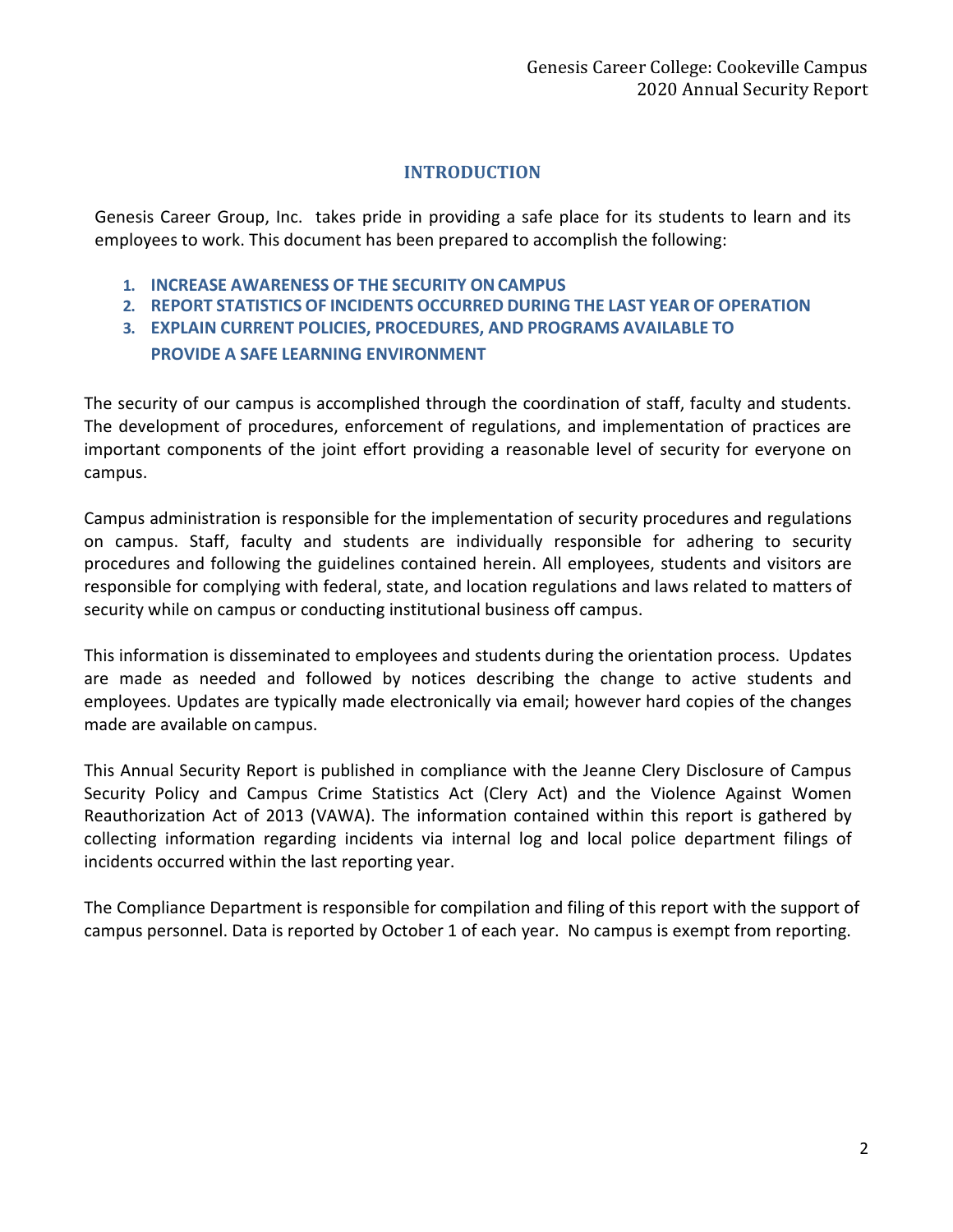#### **SECURITY AND SAFETY PROCEDURES**

This facility located at 880-A East 10<sup>th</sup> Street is open to students, staff, faculty and patrons only during the designated hours. The clinic is open to the public during these hours by appointment; however, in some instances walk-in are accepted. Appointments can be made through reception. All visitors must register with campus administration and are subject to rules and regulations ofGenesis.

#### **FACILITY MAINTENANCE AND SAFETY**

This facility is maintained regularly by the Director of Facility Maintenance (DFM) to ensure safety and security for students, staff, and faculty while one campus. Only Genesis employees will have access to keys. Students and visitors are not allowed on campus unless Genesis personnel are present. If the DFM is not immediately available in the case of emergency students, staff, faculty and visitors are obligated to report to the Campus or Program Director any maintenance needs within the facility that may or may not appear to be hazardous or present a safety concern.

#### **DESIGNEES**

The Campus Director is designated as the Campus Security Authority (CSA) and is responsible for disseminating information regarding daily safety procedures in the case of emergency. The Director of Information Technology is responsible for the electronic dissemination of the Annual Security Report. The President is responsible for the overall coordination of safety procedures across all campuses. State and local police can provide campus security and are the only agents with the authority to make arrests. Campus personnel work closely with law enforcement agencies to ensure a safe environment for students, employees and visitors.

#### **CRIMINAL ACTIVITY**

If a crime should occur on campus the employee or student with the most immediate knowledge of the crime should notify the CSA (Campus Director) or law enforcement immediately. The Campus Director will provide opportunity for the victim or witness to report the incident to local law enforcement. Genesis encourages its students, staff and faculty to report criminal activity to local law enforcement accurately and promptly if the victim declines or is unable to make the report. If the victim or witness to a crime declines to report the incident to the local police Genesis will treat the incident as an internal matter. The Campus Director will notify local authorities immediately if legally required to do so.

If a crime should occur after business hours the Campus Director will notify the local authorities immediately upon discovery of the occurrence. If the Campus Director is not on campus or readily available, the person with the most immediate knowledge of the crime should notify the local authorities immediately. In any case the notification should include at least:

#### 1. THE NATURE OF THE CRIME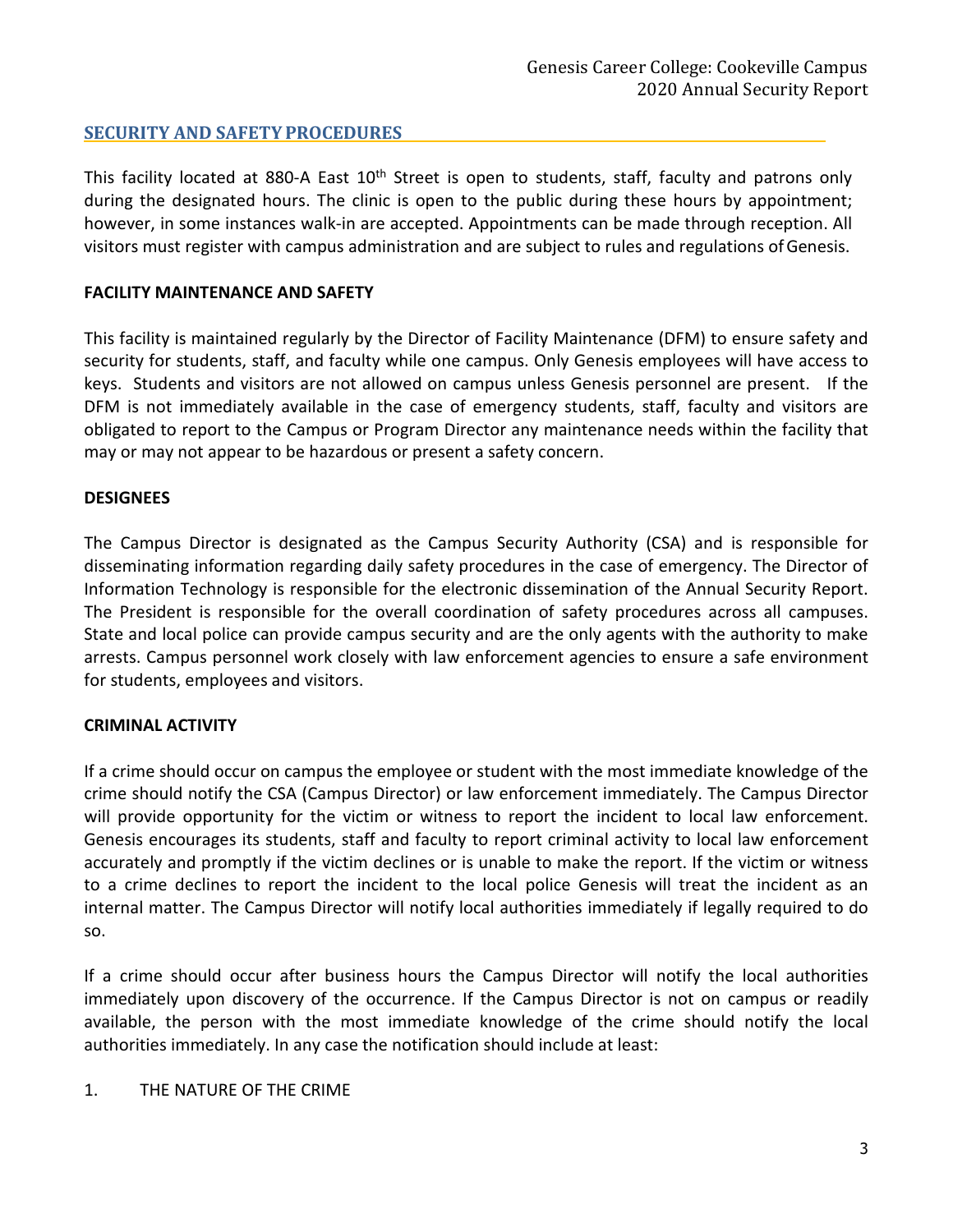#### 2. WHO WAS INVOLVED

#### 3. WHERE THE CRIME OCCURRED

Anyone who notifies the Campus Director or law enforcement agencies of a crime committed may do so voluntarily. Every notification will be considered confidential. Genesis is obligated to include the report as voluntary and confidential within the Annual Security Report.

Genesis cooperates with federal, state, and local law enforcement agencies in reporting any information pertaining to criminal activity on campus. All students, staff, faculty and visitors are encouraged to report any information pertaining to a criminal offense to the local police department. Federal, state, and local law enforcement agencies have criminal jurisdiction on this campus as appropriate. Genesis reserves the right to treat any offense as a disciplinary matter in accordance with Institutional policies and procedures regardless of the involvement of law enforcement.

Genesis reserves the right to conduct an internal investigation and conduct disciplinary proceedings, if necessary, for any crimes of violence (as defined in Section 16 of Title 18, U.S. Code), or a non-forcible sex offense. The results of the investigation and/or disciplinary proceedings will be disclosed to the alleged victim of such crime or offense upon written request.

#### **ACCIDENTS OCCURRING ON CAMPUS**

If an accident occurs (i.e. broken glass, electrical hazard, chemical spill), the Campus Director or nearest employee will remove all students and visitors from the area. The Campus Director will then notify the proper authorities immediately or designate someone to do so if incapacitated.

#### **BODILY INJURY/SERIOUS ILLNESS**

If a student, staff member, or patron is injured on school premises immediately contact the nearest administrative staff member. A first aid kit is available near the cash register for minor injuries. For serious injuries or illnesses, call 911. Contact the nearest administrative staff member no matter how minor the injury might be.

#### **WEAPONS OR FIREARMS**

Possession of weapons or firearms of any kind are prohibited on campus by anyone other than authorized security personnel. Students, unauthorized staff, or faculty found in possession of weapons or firearms on campus will be subject to disciplinary action up to immediate termination.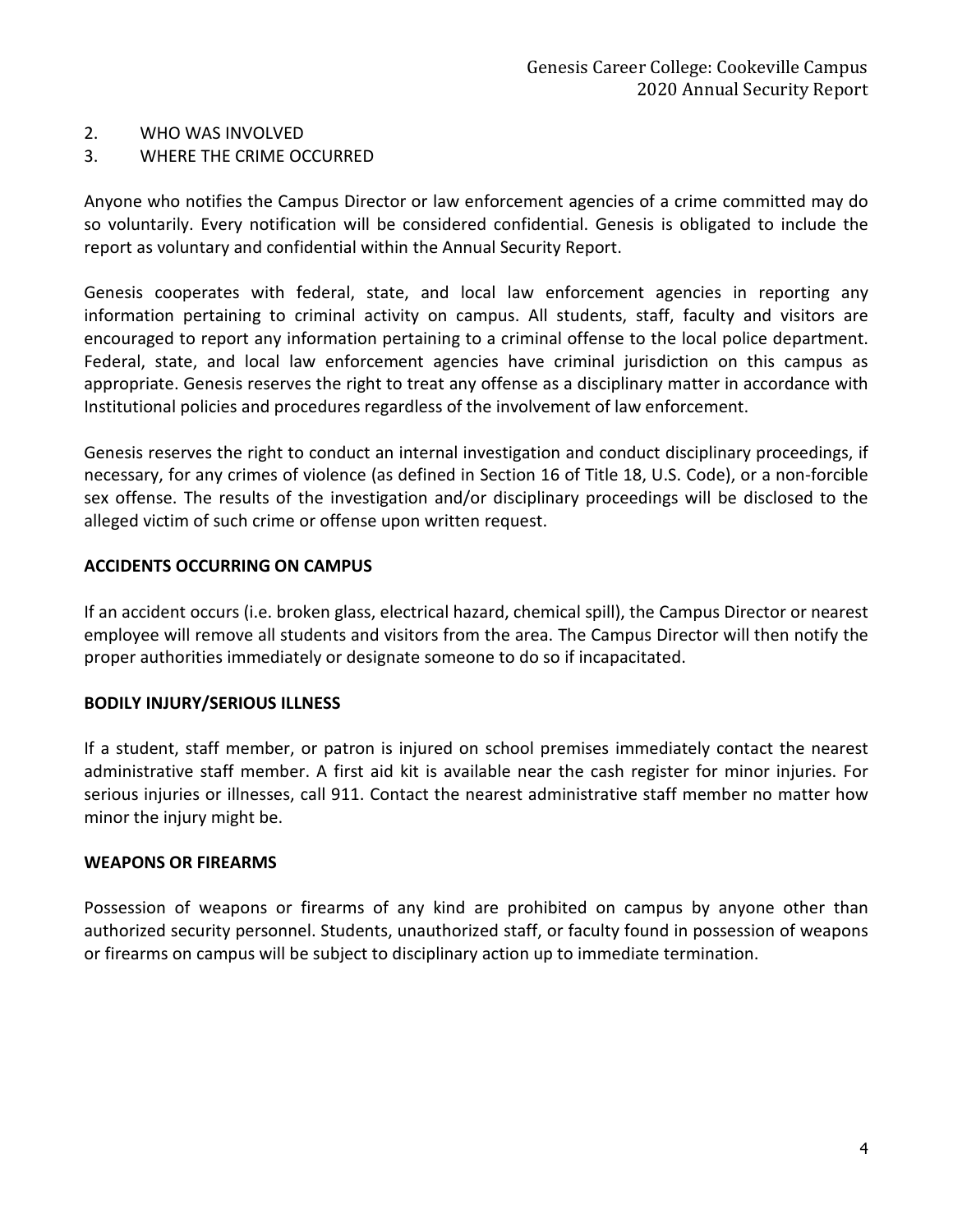#### **PREVENTION OF SEXUAL HARASSMENT AND SEXUAL OFFENSES**

Genesis prohibits the offenses of domestic violence, dating violence, sexual assault, and stalking. Genesis operates in accord with the Violence Against Women Act of 1994 (VAWA). Section 40002(a) of the VAWA defines new crime categories of domestic violence, dating violence, and stalking as follows:

#### "**DOMESTIC VIOLENCE**" means:

A "felony or misdemeanor crime of violence committed by –

- A current or former spouse or intimate partner of the victim
- A person with whom the victim shares a child in common
- A person who is cohabitating with or has cohabitated with the victim as a spouse or intimate partner
- A person similarly situated to a spouse of the victim under the domestic or family violence laws of the jurisdiction receiving grant monies (under VAWA), or
- A person similarly situated to a spouse of the victim under the domestic or family violence laws of the jurisdiction in which the crime of violence occurred, or by any other person against an adult or youth victim who is protected from that person's acts under the domestic or family violence laws of the jurisdiction in which the crime of violence occurred.

#### "**DATING VIOLENCE**" means:

"Violence committed by a person –

- Who is or has been in a social relationship of a romantic or intimate nature with the victim; and
- Where the existence of such a relationship shall be determined based on the reporting party's statement and with consideration of the following factors:
	- The length of the relationship;
	- The type of relationship; and
	- The frequency of interaction between the persons involved in the relationship"

For the purposes of this definition—

- Dating violence includes, but is not limited to, sexual or physical abuse or the threat of such abuse.
- Dating violence does not include acts covered under the definition of domestic violence.

#### "**STALKING**" means:

"Engaging in a course of conduct directed at a specific person that would cause a reasonable person to

- Fear for his or her safety or the safety of others; or
- Suffer substantial emotional distress."

"**SEXUAL HARASSMENT**" is defined by the U.S. Equal Employment Opportunity Commission (EEOC) as "unwelcome sexual advances, requests for sexual favors, and other verbal or physical harassment of a sexual nature when:

- Submission to the conduct is made either explicitly or implicitly a term or condition of an individual's employment/enrollment;
- Submission to or rejection of such conduct by an individual is used as the basis for employment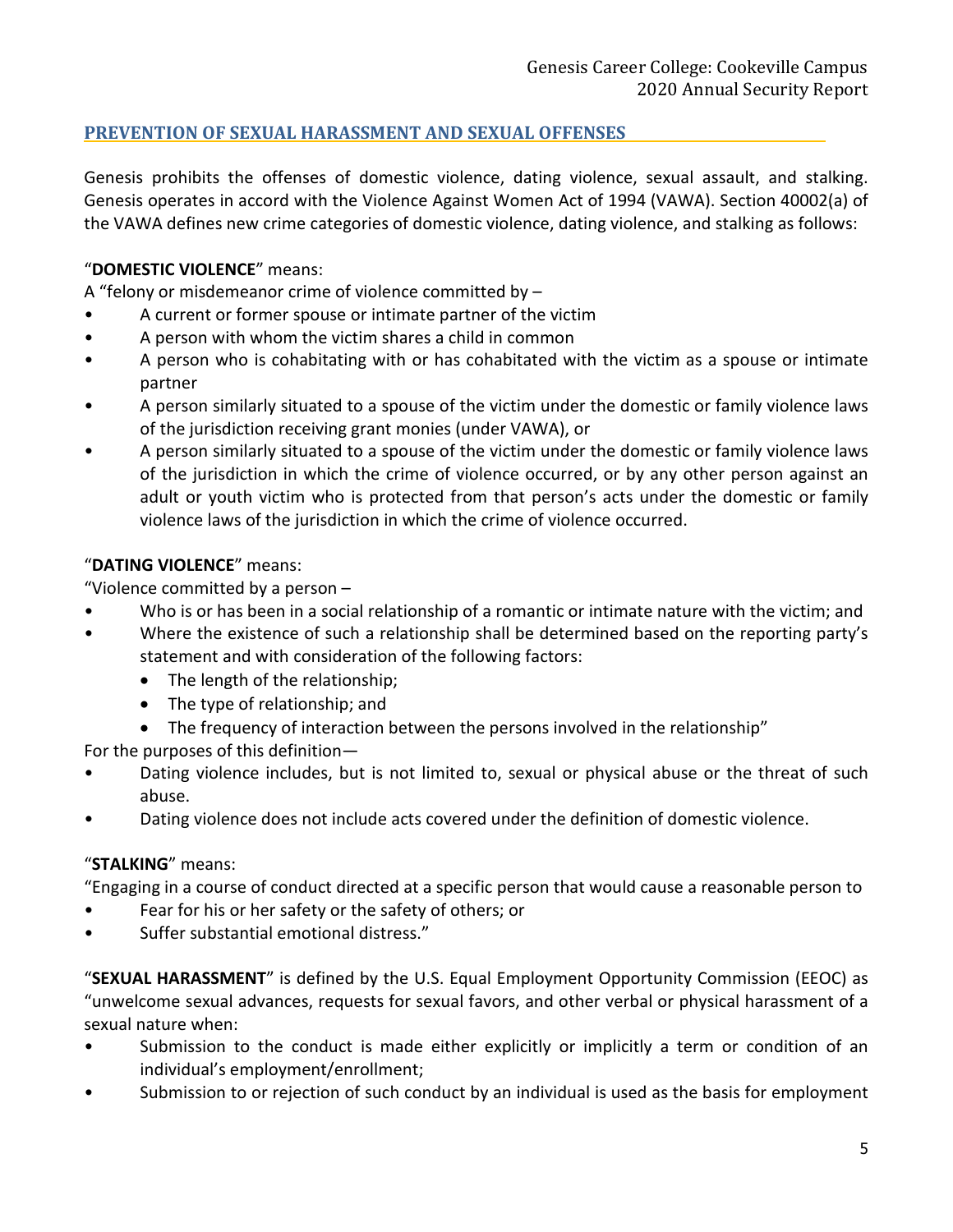decisions affecting the individual; or

• The conduct has the purpose or effect of unreasonably interfering with the individual's performance or of creating an intimidating, hostile or offensive environment."

Sexual activity requires consent, which is defined as voluntary, positive agreement between participants to engage is specific sexual activity.

#### **PREVENTION AND AWARENESS**

Resources on the prevention of sex offenses or other intimate partner violence prevention programs are available through campus administration. Information is available on risk reduction to recognize warning signs of abusive behavior and how to avoid potential attacks. Prevention programs are intended to prevent sex offenses, harassment, and domestic violence. These offenses include, but are not limited to, domestic violence, dating violence, stalking, intimate partner violence, and harassment.

Genesis may host professionals within the community to give presentations to promote awareness of sexual offenses. Local law enforcement agencies may also provide resources or give presentations on the consequences of such offenses and guidance for victims of sex crimes. Contact your Campus Director to inquire about available programs or to request a presentation. The following links provide information to increase awareness of rape, acquaintance rape, domestic violence, dating violence, sexual assault, and stalking, guidelines, victim's rights and legal options, if you or someone you know is a victim of a sexual offense, and the prevention of sex offenses.

National Hotlines and Helpful Links:

| http://victimsofcrime.org/help-for-crime-victims/national-hotlines-and-helpful-links |
|--------------------------------------------------------------------------------------|
| https://www.victimsofcrime.org/home                                                  |
| http://www.trynova.org/help-crime-victim/dsaacp/                                     |
| http://www.cdc.gov/ViolencePrevention/sexualviolence/prevention.html                 |
| http://www.aequitasresource.org/training.cfm                                         |
| http://www.breakthecycle.org/learn-about-dating-violence                             |

#### **REPORTING PROCEDURES**

If you are a victim of a sexual offense or a witness to a sexual offense committed on campus you may seek assistance by contacting the Campus Security Authority (Campus Director) or any other campus staff or faculty member as you feel comfortable doing so. If you are more comfortable contacting local law enforcement agencies you are encouraged to do so. You are also encouraged to contact the National Sexual Assault Hotline at 1(800)-656-HOPE (4673). All reporting will be held confidential unless you request otherwise.

All victims of a sexual offense or witnesses to a sexual offense who report the incident to campus personnel have the right to also report the offense to local law enforcement agencies. Every victim or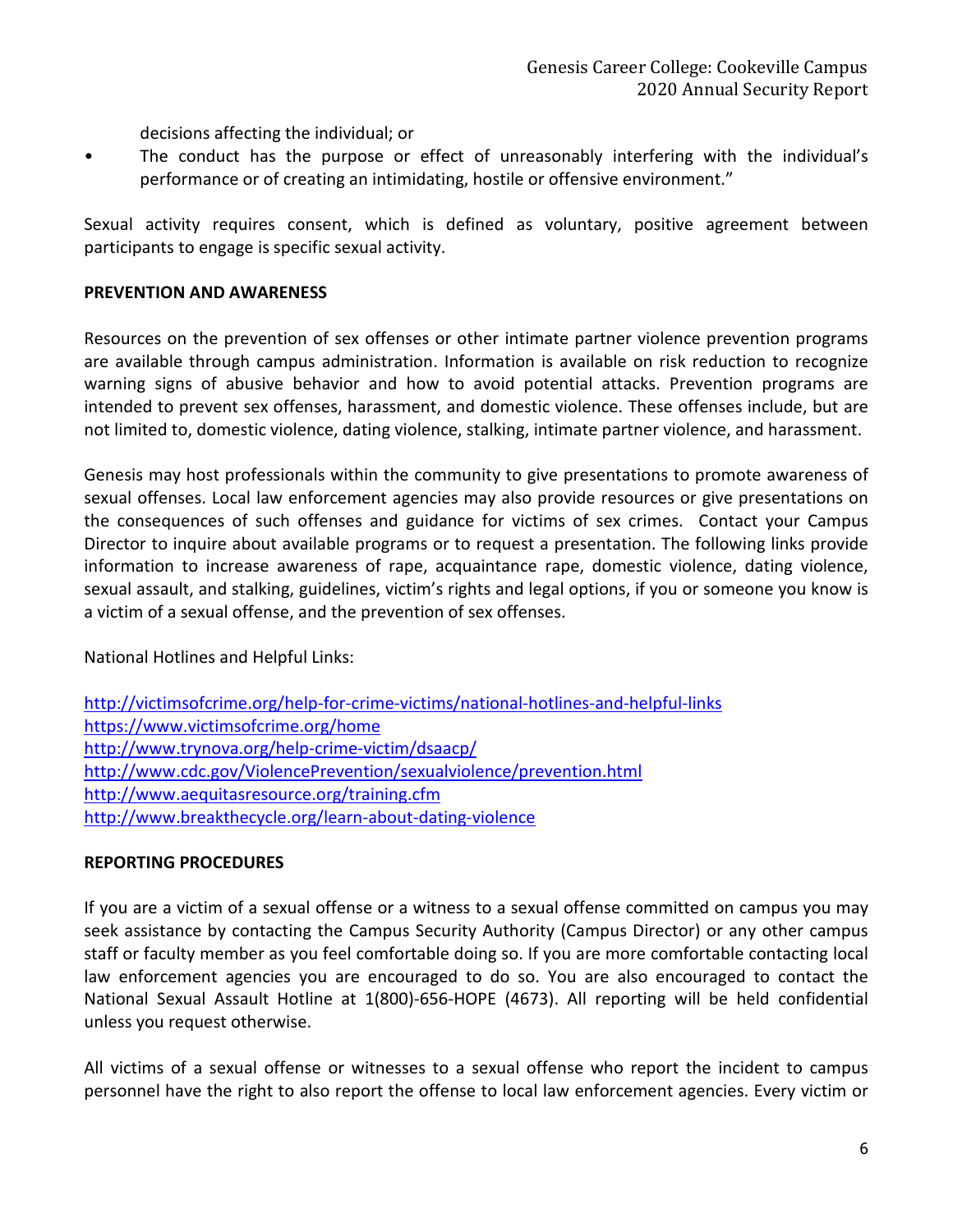reporting witness reserve the right to obtain a protective order, such as a restraining order to ensure his/her safety. Any protective order should be submitted to the Campus Director for campus personnel to assist in the victim or reporting witness' safety on campus.

#### **INVESTIGATIVE AND DUE DILIGENCE PROCEDURES**

For offenses occurring on campus, Genesis reserves the right to investigate the incident while preserving the confidentiality of the reporting party. If the victim, witness or Institution feels the offense was criminal in nature Genesis will contact local law enforcement or aide the victim or witness in doing so. If you are a victim of a sex offense, domestic violence, dating violence, sexual assault, or stalking you should:

- 1. IMMEDIATELY GO TO A SAFE PLACE
- 2. SEEK MEDICAL TREATMENT IF NECESSARY
- 3. REPORT THE INCIDENT TO THE CSA OR LOCAL LAW ENFORCEMENT
	- a. CAMPUS OFFICIALS WILL ASSIST IN NOTIFYING THE AUTHORITIES IF YOU SO CHOOSE OR
	- b. YOU MAY OPT TO DECLINE NOTIFYING SUCH AUTHORITIES
- 4. REPORT THE INCIDENT AS SOON AS POSSIBLE AFTER THE OFFENSE OCCURRED
- 5. PRESERVE ANY EVIDENCE THAT MAY PERTAIN TO THE OFFENSE

Genesis will provide a prompt, fair, impartial investigation and resolution. The investigation will be conducted by officials who are qualified by receiving annual training on issues related to domestic violence, dating violence, sexual assault, and stalking and how to investigate and hearing process that protects the safety of victims and promotes accountability. Genesis reserves the right to outsource this to a qualified third party investigator.

An investigation of a sexual offense will include an interview with the accuser and the accused. Both are entitled to the same opportunities to have others present during institutional disciplinary proceeding, including the opportunity to be accompanied to any related meeting or proceeding by the advisory of their choice. Both will be informed simultaneously in writing of:

- 1. THE OUTCOME OF THE INSTITUTIONAL DISCIPLINARY PROCEEDING THAT ARISES FROM AN ALLEGATION OF DOMESTIC VIOLENCE, DATING VIOLENCE, SEXUAL ASSAULT, OR STALKING
- 2. THE INSTITUTION'S PROCEDURES FOR THE ACCUSED AND VICTIM TO APPEAL THE RESULTS OF THE INSTITUTIONAL DISCIPLINARY PROCEEDING.
- 3. ANY CHANGE TO THE RESULTS THAT OCCURS PRIOR TO THE TIME THAT SUCH RESULTS BECOME FINAL
- 4. WHEN THE RESULTS BECOME FINAL

Sanctions imposed because of the final determination may include disciplinary action including termination of enrollment or employment.

Appeals to the final determination must be made in writing and submitted to the Campus Director. The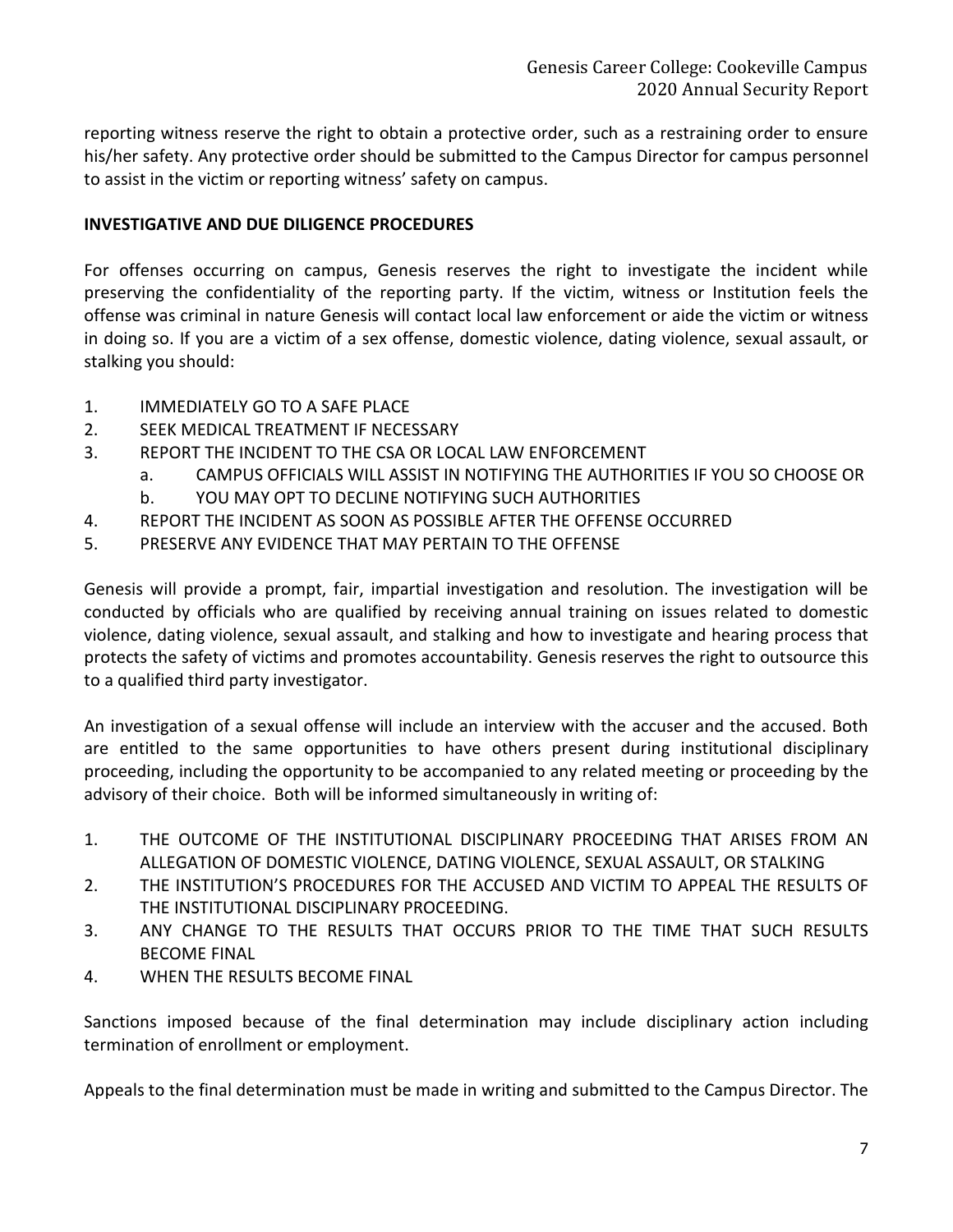appeal should include any records or documentation in support of the appeal and substantial evidence to overturn the determination. The appealer should include a narrative of why the decision should be overturned and the pending disciplinary action should be reversed.

A timely resolution of each incident will be reached and communicated to the victim/witness, the accused and the other parties involved. Appropriate corrective action, up to and including termination, will be taken promptly against any employee or student engaging in a sexual offense. Retaliation against any employee/student for filing a complaint or participating in an investigation is strictly prohibited. Any employee/student who knowingly makes a false claim of harassment or discrimination will be subject to corrective action, up to and including, termination.

It is Genesis' responsibility to take calculated actions to ensure a quick response to all sexual offense complaints. This policy has been written to ensure that all students, staff, faculty and visitors feel safe while on campus.

Any person, who brings a claim or complaint of discrimination or harassment, or who assists in the investigation of such claim or complaint, will not be adversely affected in the terms and conditions of employment/enrollment, or discriminated against or discharged because of the complaint or assistance. Complaints of such retaliation will be promptly investigated and, when warranted, the persons engaging in the retaliatory conduct will be subject to disciplinary action up to and including termination.

Genesis cooperates with federal, state, and local law enforcement agencies in reporting any information pertaining to sexual offense activity on campus. All students, staff, faculty and visitors are encouraged to report any information pertaining to a sexual offense to the local police department. Federal, state, and local law enforcement agencies have criminal jurisdiction on this campus as appropriate.

#### **COUNSELING FOR VICTIMS OR REPORTING WITNESSES**

All campus personnel may not be professionally trained in counseling victims of sexual offenses and should not act in a counseling capacity unless qualified to do so. Counseling services are available within the campus communities. Genesis strongly encourages victims of sexual offenses to contact the National Sexual Assault Hotline at 1(800) 656-HOPE (4673) to obtain local contact information for crisis centers equipped to counsel in health, mental health victim advocacy, legal assistance and other rehabilitation services. Campus personnel will be available to assist victims in contacting the hotline and local counselors if requested.

#### **REASONABLE ACCOMMODATION**

Genesis will assist in changing the academic, transportation, and working situations if so requested by a victim or a reporting witness. Proper accommodations may be met if they are reasonably available regardless of whether the victim or witness chooses to report the crime to local law enforcement.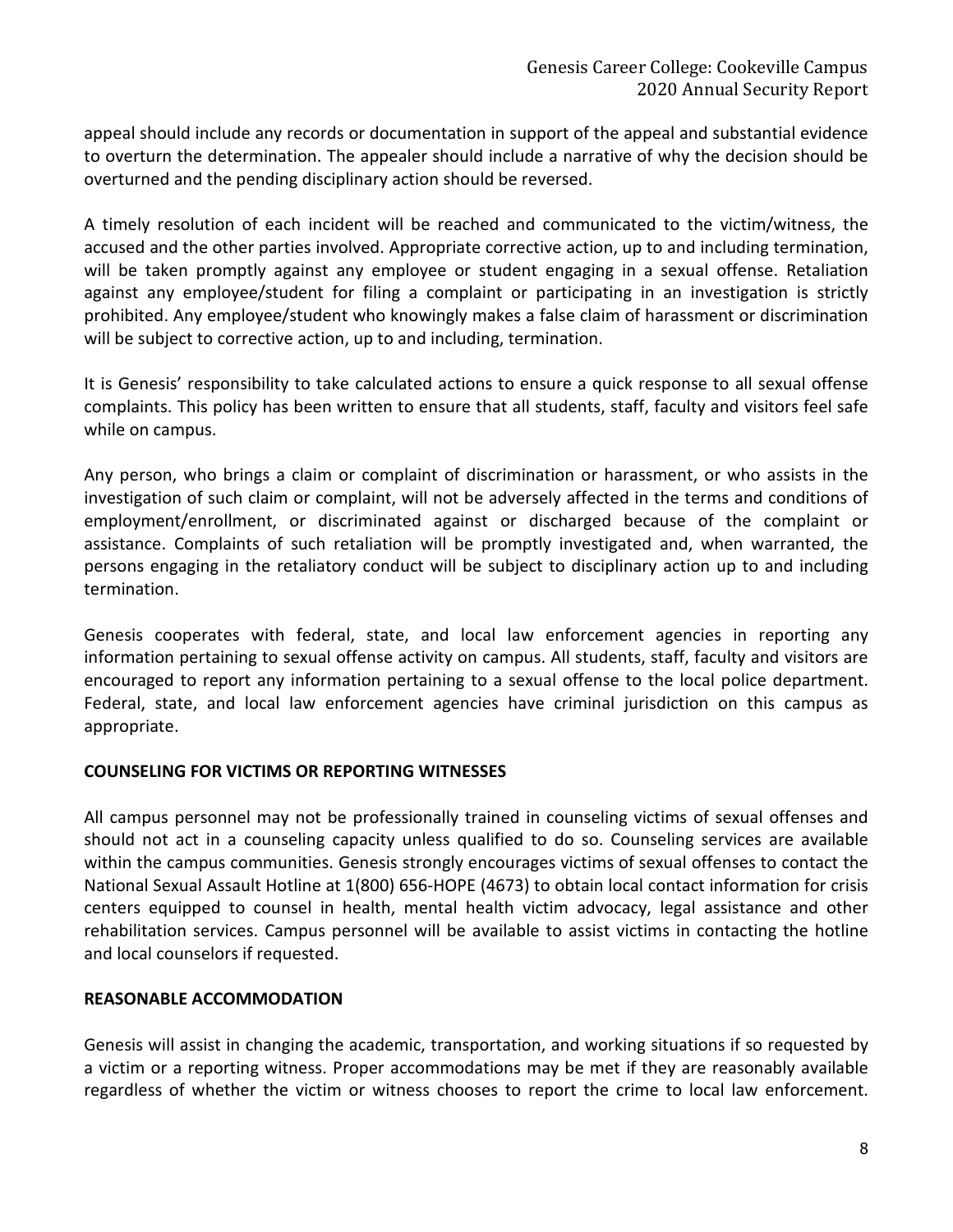These accommodations must be at the written request of the victim or reporting witness. Options for the accommodations will be discussed confidentially between the Campus Director, the Chief Operations Officer, and the President.

#### **INFORMATION REGARDING REGISTERED SEX OFFENDERS**

Federal law enforcement information is available disclosing the information regarding sex offenders in campus communities as provided under section 170101(j) of the Violent Crime Control and Law Enforcement Act of 1994. The following links provide such information:

Tennessee: [https://www.tn.gov/tbi/general-information/redirect-tennessee-sex-offender-registry](https://www.tn.gov/tbi/general-information/redirect-tennessee-sex-offender-registry-search/sex-offender-registry-search.html)[search/sex-offender-registry-search.html](https://www.tn.gov/tbi/general-information/redirect-tennessee-sex-offender-registry-search/sex-offender-registry-search.html)

#### **DRUG AND ALCOHOL POLICY**

GCC is committed to providing a safe, healthy, and efficient working environment for all employees/students. To help achieve this goal, employees/students are prohibited from:

- Possessing, distributing, selling, manufacturing, or being under the influence of any illegal drug;
- Consuming or selling alcoholic beverages while on campus, in company vehicles, or while on company business or time, or bringing alcohol onto campus; and
- Abusing prescription drugs or possessing drugs that have not been prescribed for the employee by physician.

The standards of conduct of this school clearly prohibit the unlawful possession, use or distribution of illicit drugs and alcohol by students and employees on its property or as a part of any of its activities. Possession, use, or distribution as mentioned above can result in prosecution by local, state, or federal authorities and conviction can result in fine, imprisonment, or both. Any student who violates this policy is subject to corrective action up to, and including, termination of enrollment. Use of some drugs is detectable for several days. Detection of such drugs or the presence of alcohol will be considered being "under the influence".

Violations of this above mentioned polices occur when there is reasonable evidence of illegal prohibited activity. At this point the school will act against all violators. In addition, all evidence of illegal activities will be turned over to the appropriate law enforcement agencies. Genesis will provide timely written notice to any student who loses financial aid eligibility for violating this drug policy.

GCC reserves the right to request random drug tests for its employees and students. Refusal to submit to a drug and/or alcohol screen is grounds for immediate termination. Law enforcement may also be invited to check our campuses at any time with any means they deem necessary (i.e., drug dogs).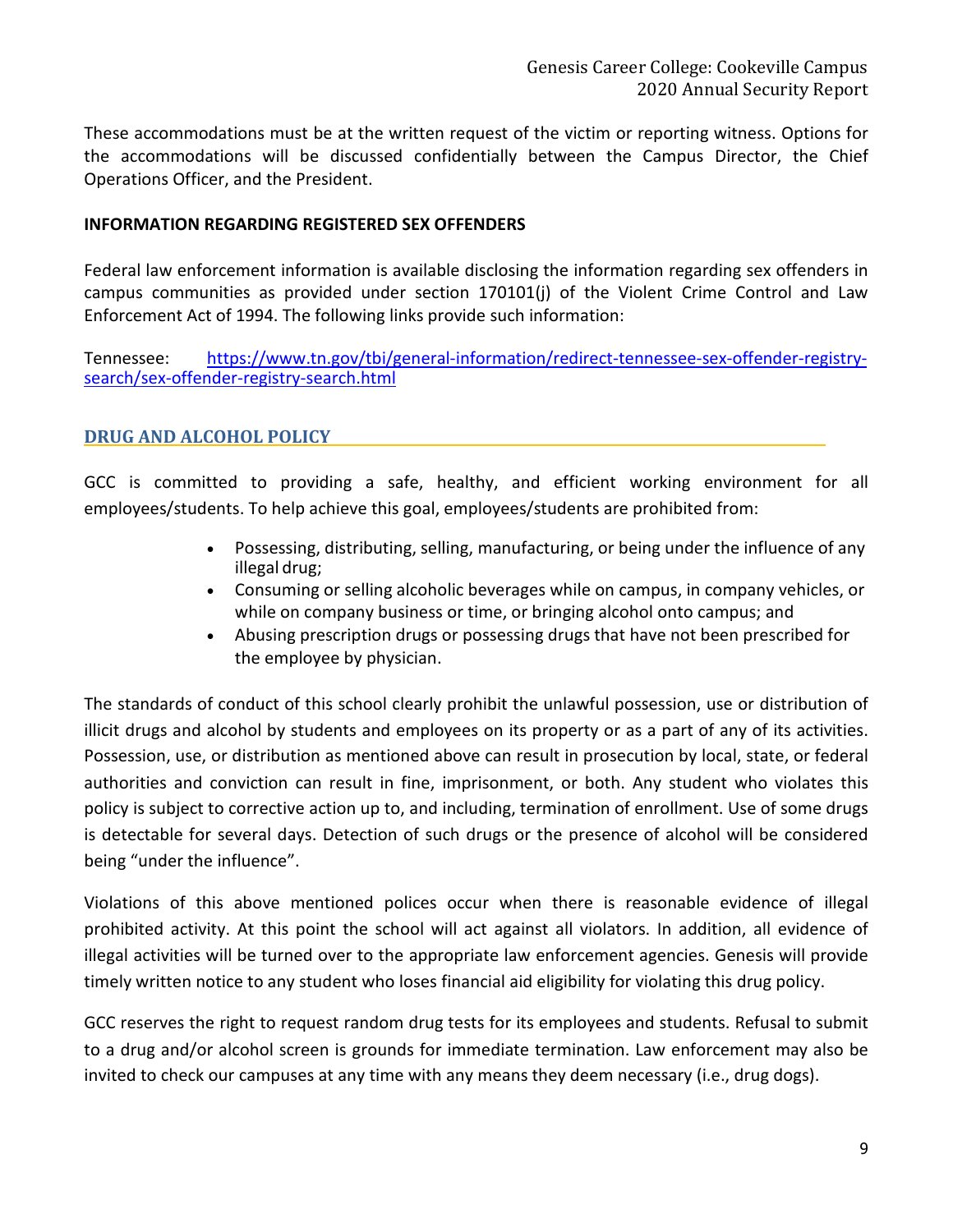While GCC does not condone the abuse of alcohol, prescription drugs, and/or use of illegal drugs, GCC does recognize that addiction to drugs and/or alcohol can be treated. If a student recognizes a personal addiction or abuse problem and seeks assistance from management in advance of detection, GCC will assist the student in seeking treatment. The confidential nature of the employee's counseling and rehabilitation for drug and/or alcohol abuse will be preserved. Genesis implements policies to reduce access, identify substance abuse early, and provide students with access within their local community for necessary treatment.

Any employee or student that has been suspended or terminated based on violating this substance abuse policy that wishes to return to our schools must first provide legitimate evidence that he/she has entered and successful completion a recognized rehabilitation program and/or submits proof of negative drug screens.

Acceptable Legitimate evidence:

- For successful completion of Drug Rehabilitation Program would include but not be limited to: certified certificate of completion, certified release from facility which indicates successful completion of a rehabilitation program.
- For proof of Negative drug screens would include but not be limited to: original official drug screening results received by the school directly from the screening facility.

If approved to return, these students or employees must comply with random drug screens that are to be documented in the student/employee files. Requests for reinstatement must be in written from and submitted to the President, Richard Bundy. Decisions by the President on these matters are final

All information relating to drug and/or alcohol screens is to be kept strictly confidential. The information will be kept in the student's file. These medical files will be kept locked and secured, and access will be limited to certain individuals in the organization. Under no circumstances should the results of a drug and/or alcohol screen be discussed with individuals that do not have a work-related need to know. Our drug and alcohol policy is reviewed and evaluated every 2 years.

Drug abuse is extremely dangerous and can lead to dependency, addiction and death. Drug use and abuse causes approximately 20,000 deaths in the United States annually due to homicide and injuries, overdose, suicide, pneumonia, HIV infection, Hepatitis, and endocarditis.

http://www.webmd.com/mental-health/addiction/substance-abuse#1

#### **SERVICES FOR ABUSE PREVENTION**

If any student, staff or faculty has questions or is seeking advice for substance abuse and the prevention thereof, confidential counseling services will be available on and off campus. For more information on counseling services and abuse awareness programs contact Dianne Pendergrass,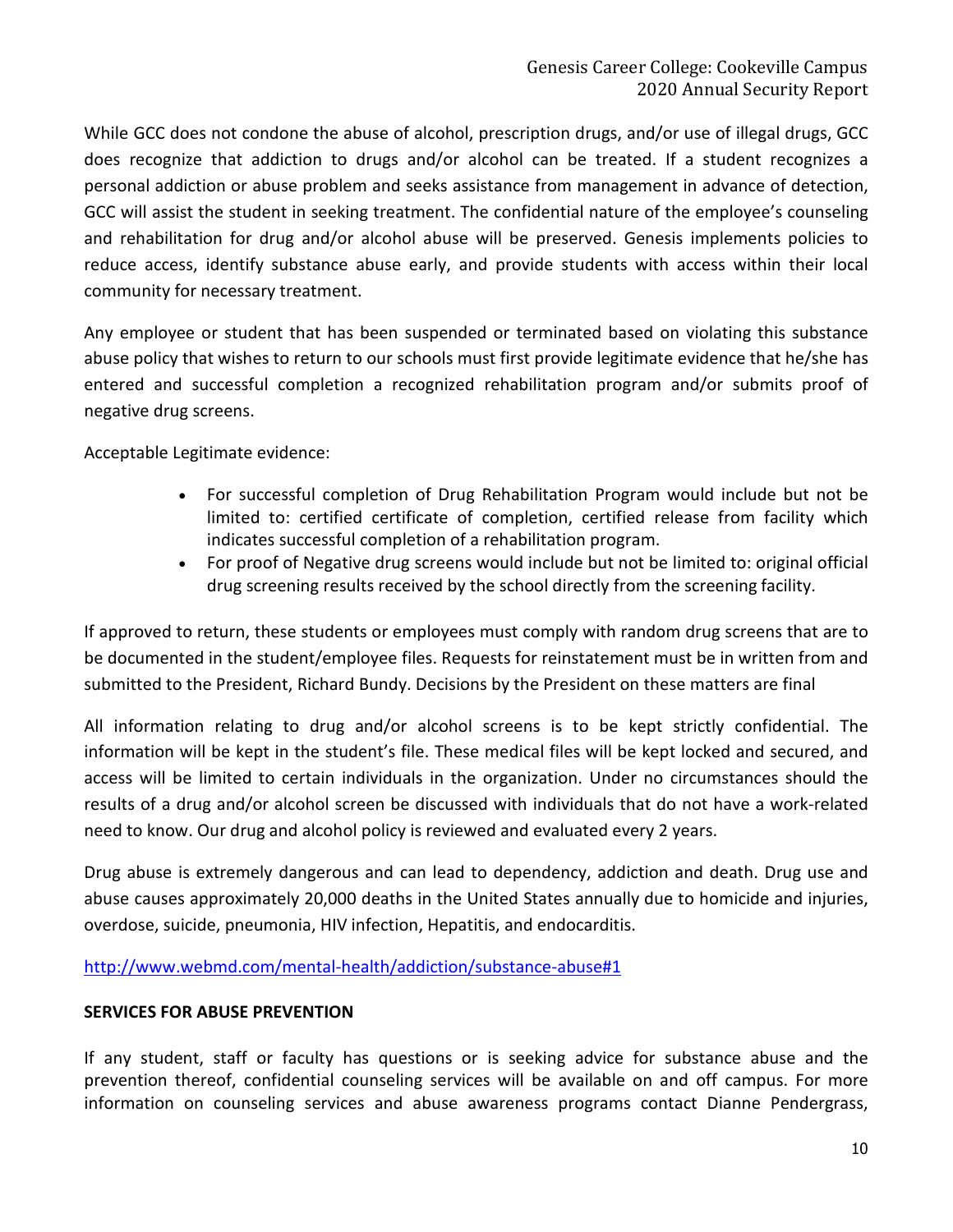Campus Director at dpendergrass@genesiscareer.edu or by calling (931) 526-8735.

#### **EMERGENCY PROCEDURES AND TIMELY WARNING**

Genesis takes pride in providing a safe and healthy atmosphere for students to learn. Genesis will provide students, staff, faculty and the local communities with timely and accurate information regarding any emergency occurring on campus. Genesis is committed to performing these notifications as quickly as possible as speed to contact is critical to the safety of all constituents on and off campus. While Genesis will notify students, staff and faculty annually about campus security procedures, students are encouraged to be responsible for their own security and the security of others. The following procedures should be followed:

#### **FIRE EMERGENCY AND EVACUATION PROCEDURES**

If fire is detected, alert all students and staff members. Immediately vacate the building using the route indicated on the lighted exit signs located in each area of the campus. After leaving the building, call 911 at a neighboring establishment or using a mobile phone. The local area fire department assists in an annual emergency response evacuation drill.

#### **TIMELY WARNING AND EMERGENCY NOTIFICATION**

If a threatening situation arises on campus students should alert the nearest staff or faculty member. The staff or faculty member will immediately notify the local police department, the Campus Director and the President by email or phone.

Genesis utilizes multiple media outlets to timely notify the campus community of threatening or emergency situations. Once the situation has been confirmed by the President, the Director of Technology will immediately send a notification via mass texts, email, social media, and local media outlets in television / radio to reach not only students and employees, but the larger community as well. The notifications will only be used if they do not compromise efforts to contain the emergency. The following information will be included in the notification:

- 1. THE NATURE OF THE POTENTIAL OR EXISTING THREAT
- 2. THE AREA OF CAMPUS THE THREAT IS OCCURRING
- 3. WHETHER THE CAMPUS IS SAFE TO RETURN
- 4. INFORMATION ON THE CANCELLATION OF CLASSES, IF NECESSARY
- 5. WHO TO CONTACT REGARDING MORE INFORMATION

Genesis will report in an accurate and timely manner to the campus community on crimes that:

- 1. ARE INCLUDED IN THE CAMPUS CRIME STATISTICS REPORT
- 2. ARE REPORTED TO LOCAL POLICE AGENCIES
- 3. CONSIDERED BY GENESIS TO REPRESENT A THREAT TO STUDENTS AND EMPLOYEES